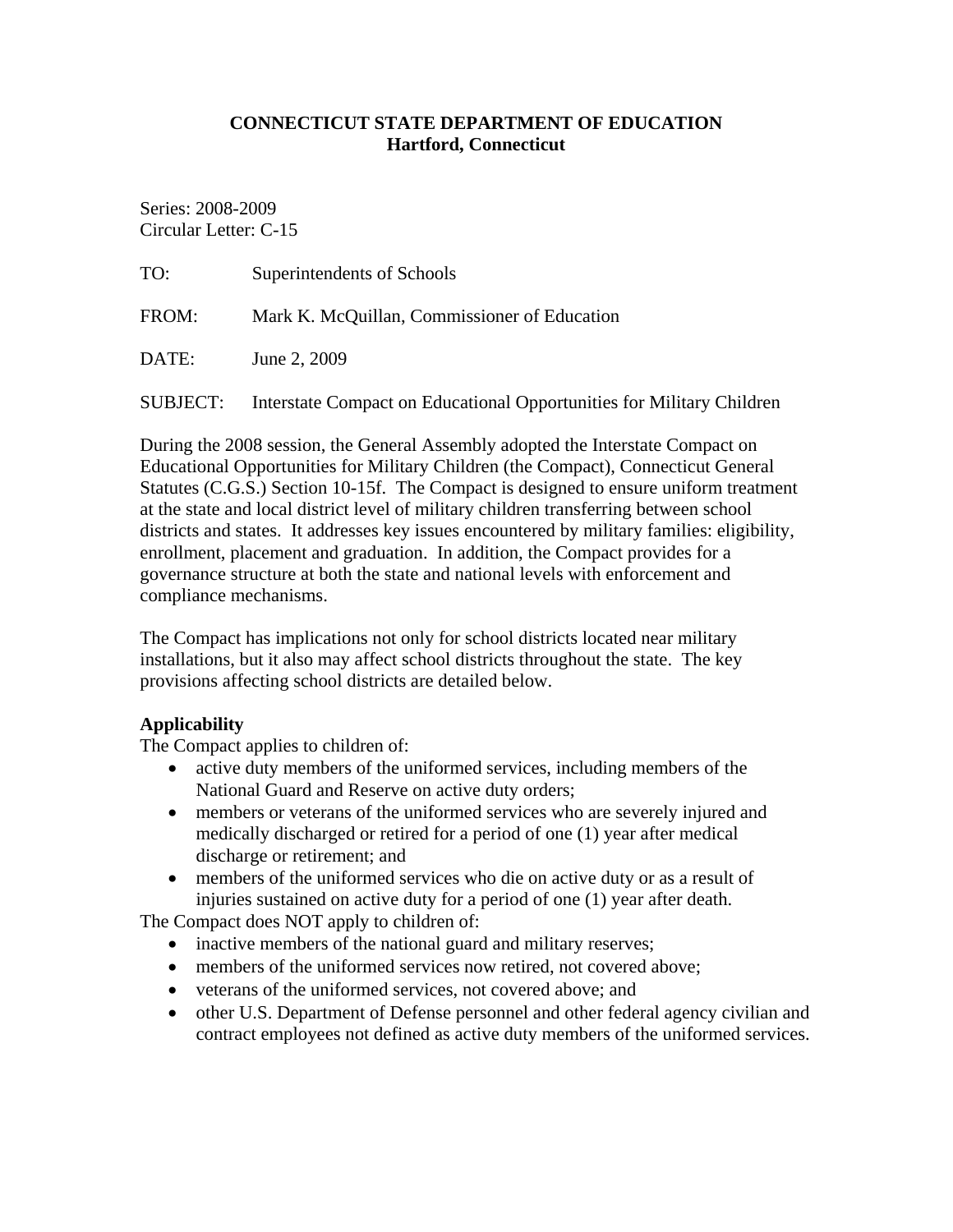#### **Enrollment**

- Education Records: The compact requires that schools share records in a timely manner in order to expedite the enrollment and placement of students. Schools must provide, upon parental request, an unofficial copy of the student's records that may be hand carried to the receiving school in place of the official record. This unofficial record can then be used for preliminary placement while the receiving school requests the official records from the sending school. Once requested, the sending school has ten (10) days to provide the official records to the receiving school. Please note that C.G.S. Section 10-220h also requires Connecticut school districts to provide a child's education records to a new school within ten (10) days of notification from the receiving school.
- Immunizations: The Compact provides for specific timelines, thirty (30) days from the date of enrollment, for students to obtain the immunizations required in the receiving state.
- Age of Enrollment/Course Continuation: The Compact requires that a student continue his or her enrollment at grade level in the receiving state commensurate with his or her grade level from the sending state, regardless of any age requirements for enrollment that may exist in the receiving state.

# **Eligibility**

- Power of Attorney: Special power of attorney relative to the guardianship of a child of a military family and executed under applicable law shall be sufficient for the purposes of enrollment and all other actions requiring parental participation and consent.
- Tuition: A board of education shall be prohibited from charging local tuition to a military child placed in the care of a non-custodial parent or other person standing in loco parentis who lives in a jurisdiction other than that of the parent.
- Non-custodial parents: A military child, placed in the care of a non-custodial parent or other person standing in loco parentis who lives in a jurisdiction other than that of the custodial parent, may continue to attend the school in which he/she was enrolled while residing with the custodial parent. The Compact differs from the McKinney-Vento Act in that it does not require the school districts to pay for the transportation of the student to the district of origin.
- Extracurricular activities: The state and the school districts shall facilitate the opportunity for military children's inclusion in extracurricular activities to the extent that they are otherwise qualified.

# **Placement**

• Course placement/educational program placement: The receiving state shall initially honor the placement in educational courses based upon the student's enrollment in the sending state, including but not limited to honors, AP, vocational, technical and career pathways courses. The receiving school may perform subsequent evaluations to ensure appropriate placement.